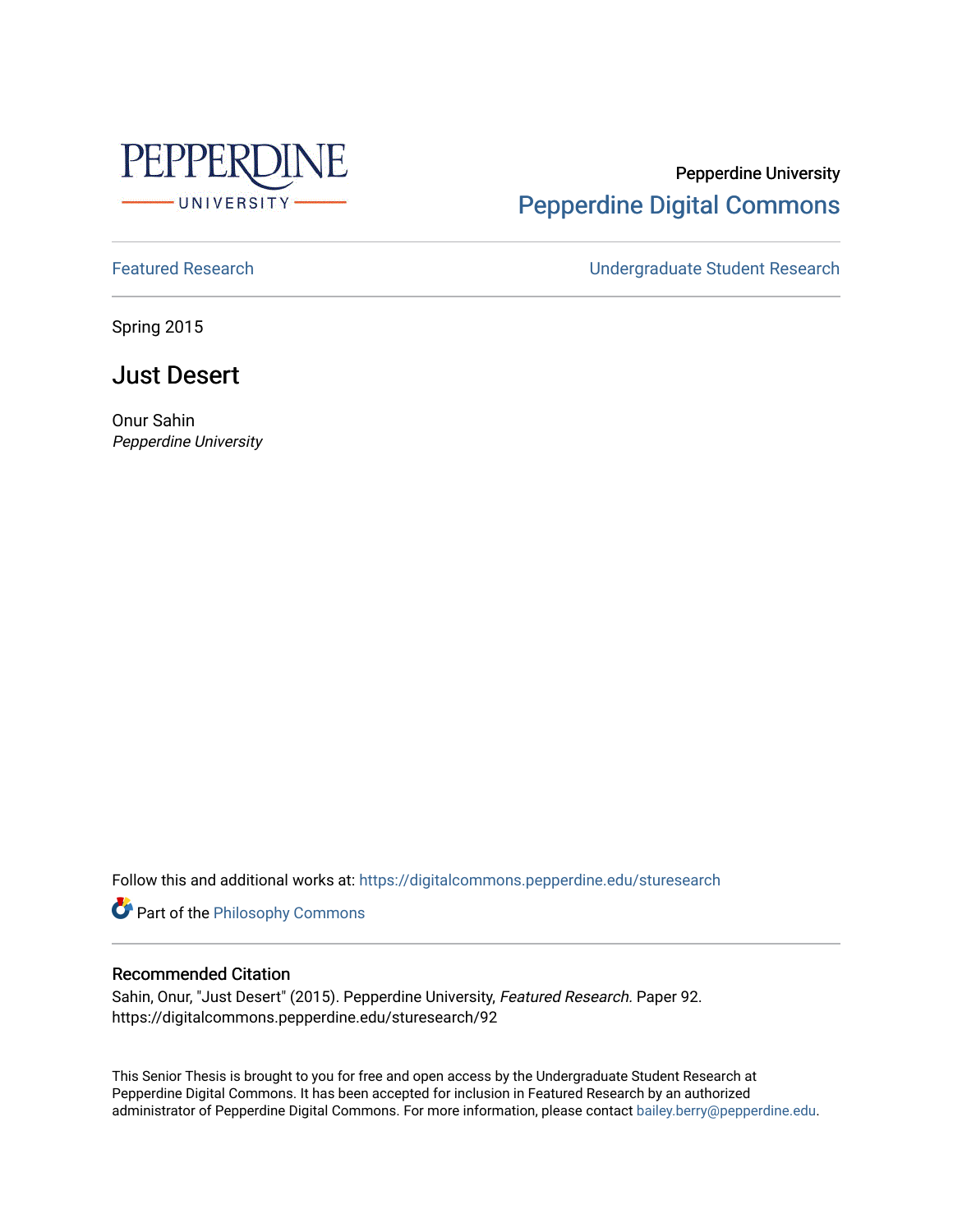#### **Just Desert**

#### **Onur Sahin**

#### **I Introduction**

In this paper I will examine the relevance of moral desert with regards to compatibilist accounts of moral responsibility. I will look at two types of moral desert: (1) desert with relation to an agent and a moral community and (2) desert with relation to the moral worth of an agent or action. I will begin by discussing Pereboom's four cases and the problem that might arise for compatibilists given which view of moral desert they affirm. From there I will explicate these two opposing conceptions of desert relevant to moral responsibility. I will look at one example of the latter kind of desert: desert-as-merit. Then I will examine two examples of the first kind of desert: desert-as-fit and desert-as-fairness. By showing the problems that arise for these two types of desert, I hope to weaken the compatibilist account.

#### **II Pereboom**

Pereboom's four cases attempt to show that agents manipulated in a certain manner and agents that are in a deterministic world are no different in regards to moral responsibility<sup>1</sup>. I give a brief description of each of the four cases as follows<sup>2</sup>.

#### Case 1:

Neuroscientists create an agent, Plum, and have the ability to locally manipulate him. This manipulation happens right before Plum is about to make a decision, and causes his reasoning process to be rationally egoistic. The urge to kill White, motivated by these egoistic reasons, is strong, but not irresistible. Accordingly, Plum kills White due to the neuroscientist's manipulation. All other relevant factors are set such that Plum meets the semi-compatibilist conditions for moral responsibility (uses a moderately reasonsresponsive process, first- and second-order desires align with each other, etc.).

### Case 2:

Instead of locally manipulating Plum, the neuroscientists create Plum such that from Plum's conception, they insure that Plum will kill White due to a strong, but not irresistible urge, again motivated by a rationally egoistic process in a manner that meets semi-compatibilist conditions for moral responsibility. The relevant difference between Case 1 and Case 2 is a temporal one. The manipulative force that will coerce Plum to kill White is a part of Plum from the beginning of Plum's existence.

### Case 3:

Instead of being created by neuroscientists, Plum is a normal human being brought up in a community with social customs that cause Plum to have the same rationally egoistic process as in Case 1 and 2, which coerces Plum to kill White. The move from Case 2 to 3 is important because it changes the source of manipulation without changing the type

-

 $^1$  Haas page 227

<sup>&</sup>lt;sup>2</sup> Fischer page 155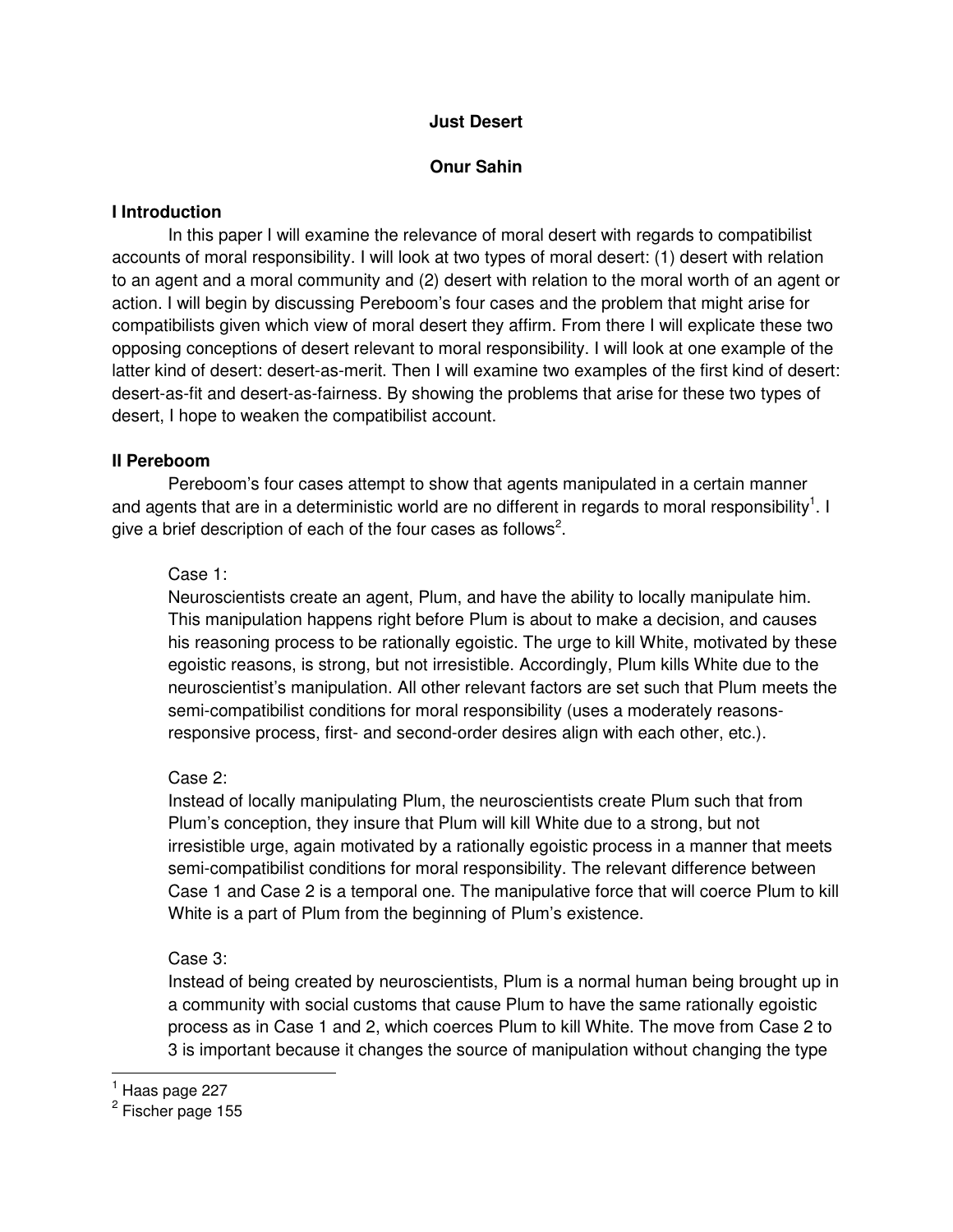of manipulation. The manipulator changes from neuroscientists to a community, but the manipulation, the strong, but not irresistible desire brought about by rationally egoist reasons, is the same. As in both previous cases, the manipulation still allows for Plum to meet the semi-compatibilist conditions for moral responsibility.

Case 4:

Causal determinism is true. Plum is a regular human being brought up under normal conditions. Causally determined egoistic reasons brought about by a rationally egoistic process coerce Plum (strongly but not irresistibly), and he kills White. As stipulated in the previous cases, Case 4 is also set up such that it meets the semi-compatibilist conditions for moral responsibility. Similar to the transition from Case 2 to 3, the transition from Case 3 to 4 does not change the style of manipulation - it only changes the source that is causing the manipulation.

Pereboom's four cases attempt to show that there are no morally relevant differences between Plum's manipulation in Case 1 and Plum in a causally determined world in Case 4. It does not seem contentious to say that Plum is not morally responsible in Case 1. Intuitively, given the circumstances, it seems like he cannot be morally responsible<sup>3</sup>. Changing the time of manipulation, as in Case 2, should have no bearing on Plum's level of responsibility. Similarly, changing the manipulator, but not the style of the manipulation, should not have any effect on whether Plum is morally responsible.

One possible outline for Pereboom's argument could be as follows:

Pereboom Outline

- 1. If Plum is not responsible in Case 1, then compatibilist accounts of moral responsibility are false.
	- a. If Plum is not responsible in Case 1, then Plum is not responsible in Case 4.
	- b. If Plum is not responsible in Case 4, then compatibilist accounts of moral responsibility are false.
- 2. Plum is not responsible in Case 1.
- 3. Therefore, compatibilist accounts of moral responsibility are false.

As I stated previously, there are strong intuitive reasons to affirm (2). To examine (1), I will turn to a more general version of the argument, Haas's standard form of manipulation arguments, shown below<sup>4</sup>:

Haas Manipulation Argument

- A. (Manipulation Premise) Agent's manipulated via method X to perform action A lack moral responsibility.
- B. (No-difference Premise) There is no morally relevant difference between agents manipulated by method X and agents in a causally determined world.

 3 Fischer page 156

<sup>4</sup> Haas page 227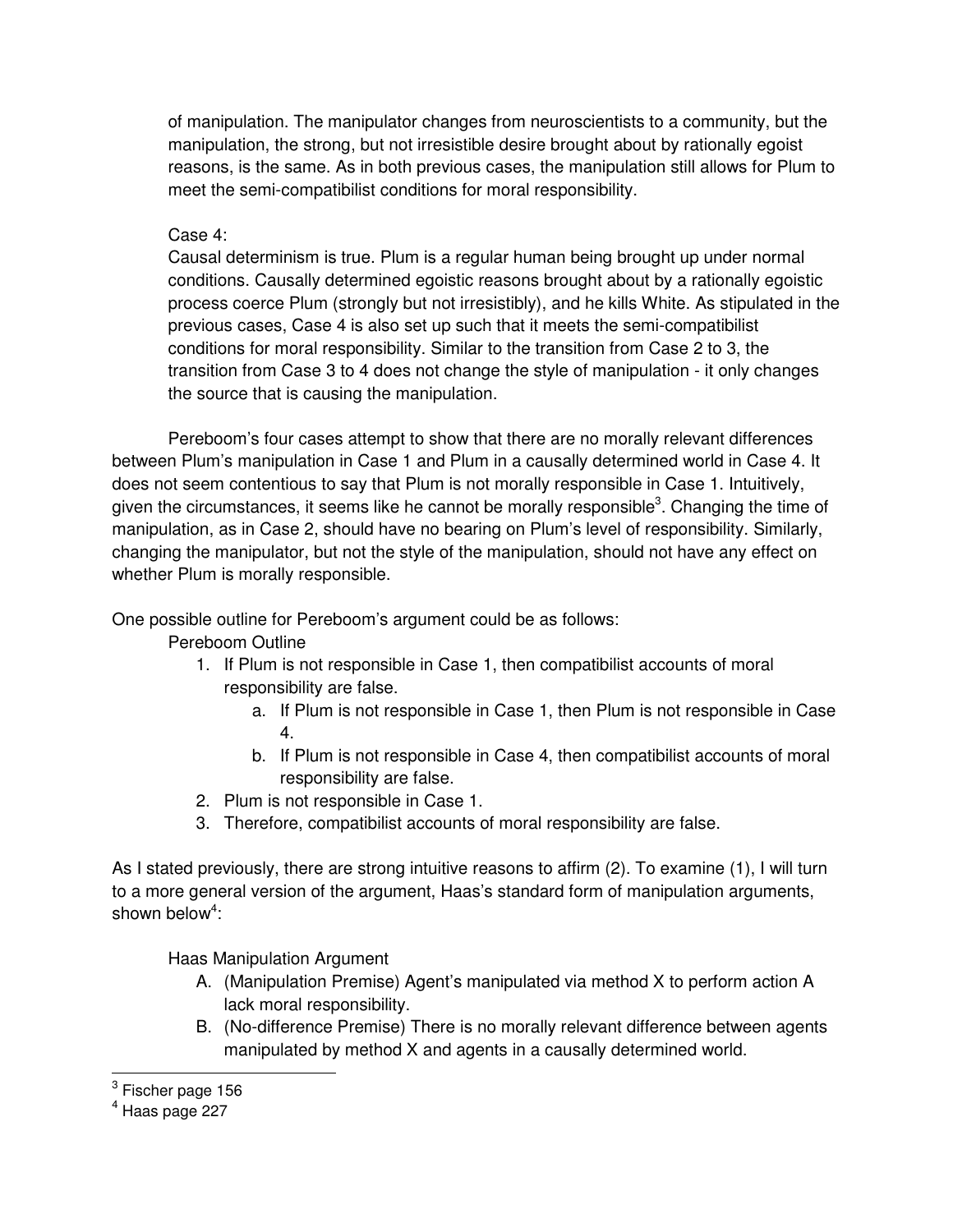C. Therefore, causal determinism is incompatible with moral responsibility.

(A) is similar to (2), and, equivalently, there is strong intuitive appeal to affirm it. Premise (B) is a more general form of premise (1).

 As Haas points out, it is the incompatibilist's challenge to come up with a method X that intuitively seems to undermine the responsibility of the agent while also meeting the compatibilist's standards for moral responsibility<sup>5</sup>. I agree with Haas in that Pereboom's cases meet this condition. In each of his cases there is an intuition to affirm (A), and each scenario meets the compatibilist's conditions for moral responsibility. The juxtaposition of the four cases provides a strong intuition to assert (B). As I discuss above, the differences between the cases do not seem to have any effect on the status of Plum as a moral agent.

 The combination of Haas's manipulation argument and Pereboom's cases are powerful because it creates a dilemma for compatibilists. Both (A) and (B) have strong intuitive appeal. So which one should the compatibilist attack?

 I am in agreement with Haas. I believe attacking (A) (the hard-line approach) is more fruitful for the compatibilist than attacking (B) (the soft-life approach) $6$ . It does seem like there are a wide range of possibilities, the manipulation methods in Cases 1-3 being three examples, that we could fill into method X that would intuitively cause us to affirm (B). Thus, the hard-line approach should be favored by compatibilists; however, given the strong appeal to affirm (A), it does not seem like we can deny it.

 As Haas explains, Pereboom is arguing that a basic sense of desert is incompatible with determinism<sup>7</sup>. It is this basic sense of moral desert that is central to affirming (A). Before I discuss Pereboom's basic sense of desert, I am going to first look at the concept desert in general.

### **III Desert**

Desert is the idea of what is deserved. There are both moral and nonmoral applications of desert, as I will discuss briefly below. Even though we use the notion of desert in everyday conversation, desert is a nebulous concept. As Haas shows in a similar list, there are multiple different ways to interpret desert based on the situation it is being used in $8$ :

1. LeBron deserves the MVP title. He brought the most value to his team.

2. Matilda deserves proper compensation for falling on a wet floor due to the company not putting up a 'Wet Floor' sign.

3. Jim, a physically active, sober individual, deserves a new liver more than the 80 year old alcoholic.

4. People who drive below the speed limit deserve the utmost contempt.

 $^5$  Haas page 227

 $^{\rm 6}$  Haas page 228

 $<sup>7</sup>$  Haas page 229</sup>

<sup>&</sup>lt;sup>8</sup> Haas page 230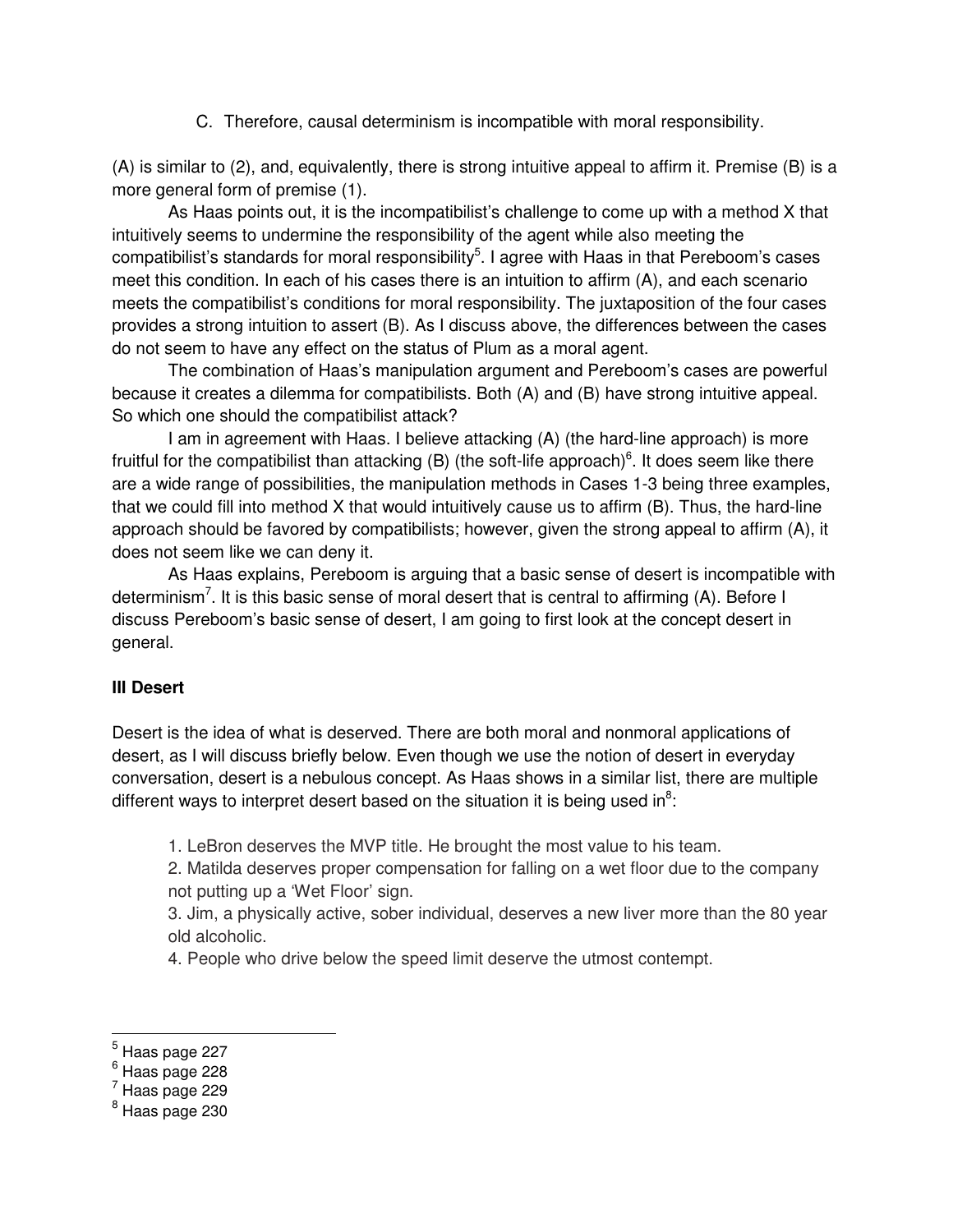It seems like the desert in (1) is brought about by LeBron satisfying a certain set of conditions; the conditions sufficient to be the most valuable player. The desert in (2) can be viewed in terms of entitlement. Matilda is now entitled to something given the negative circumstances brought about by the company's oversight. (3) appears to be about what Matilda is entitled to. It seems more fair for Sean, who takes measures to look after his physical health, to receive the liver transplant over someone who would make almost no use of it. And finally, (4) seems to make a claim about what is a fitting reaction. The slow drivers deserve our contempt because it is an appropriate reaction given what they are doing.

Luckily, with regard to moral responsibility and the Pereboom cases, the list of possible meanings of desert is much smaller. There appear to be two possible definitions of desert: one that depends on the appropriate reactions towards an agent's actions or character, and one that depends on the moral value or worth of an agent. Ultimately, my goal is to show that desert claims of the latter kind are more plausible.

The former is usually associated with the term 'fit', and the latter with 'merit I will look at use the definitions that Haas provides. Haas uses fit to mean theories of desert that depend on a moral community. He writes<sup>9</sup>:

"Fit only picks out theories that focus on a fit between appropriate responses [from a moral community] to facts about the agent such as her actions or characters."

Merit, for Haas, is not dependent upon a moral community<sup>10</sup>:

"Merit is an evaluation of the quality of an agent's will. It is to make a factual claim about the moral worth of the agent independent of any attitudes the moral community adopt toward her."

It is important now to explicate what Pereboom means by basic desert and why it is thought to be incompatible with determinism. As Haas takes it, Pereboom describes basic desert to have at least two necessary conditions: it is non-comparative and pre-institutional<sup>11</sup>.

To say that basic desert is non-comparative means that the desert claim does not require a relation to other agents. Consider the following:

On January 10, 2011, Steve Wiebe lost the world record title of highest score on Donkey Kong when Hank Chien scored 1,068,000 points. Therefore, Hank Chien deserves the title of highest Donkey Kong scorer.

I hold that there are two ways to interpret the desert claim "Hank Chien deserves to have the title". The first way is comparative. Hank Chien's achievement is compared to the achievement

<sup>&</sup>lt;u>。</u><br><sup>9</sup> Haas page 231

 $10$  Haas page 232

 $11$  Haas page 232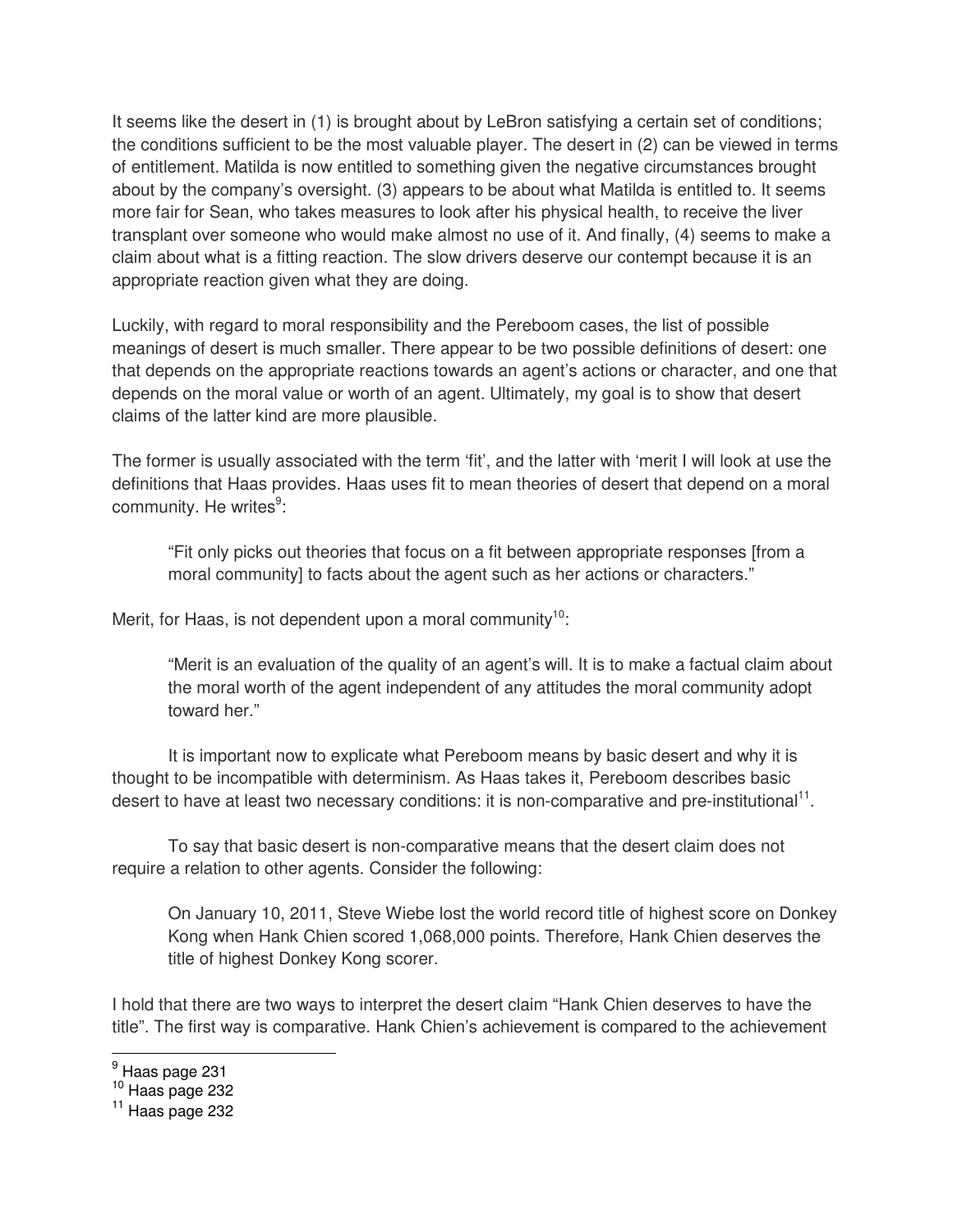of everyone else that has played Donkey Kong, and the desert claim is evaluated based on the results of that comparison.

The second way is non-comparative. Imagine Hank Chien gave up everything in his life to be able to reach that goal. He gave up his job, divorced his wife, and spent every waking moment of his life practicing Donkey Kong. It seems like one could say, due to his determination, Chien deserves to have the title.

While on the comparative approach it was comparing Chien's achievement to everyone else's achievement to evaluate the desert claim. On the non-comparative approach, it is the quality of Chien's will, his full-fledged determination, that is used to evaluate the desert claim. It is not comparing his determination to the determination of others (as that would make it comparative), but, as Haas says, "the quality of the will that is manifested by the action" generates the desert claim. I am not trying to propose which desert claim is the correct interpretation. My goal is only to highlight the differences between comparative and non-comparative desert.

Haas also claims that basic desert is pre-institutional<sup>12</sup>. What this means is that the desert claim is not brought about by a sort of institution. Consider a cult member, Bob, who is a part of a cult that reveres rocks. The more rocks he collects, the more praise his fellow cult members give him. The desert claim "Bob deserves praise for collecting rocks" is generated by the social institution he is in. Thus, as opposed to a pre-institutional desert claim, it is an institutional one.

I have just shown what Haas takes pre-institutional and non-comparative desert claims to be. I will move forward with the assumption that Haas is correct in his assessment that, while not a complete picture of basic desert, they are necessary conditions of Pereboom's notion of basic desert.

With these conditions in hand, it seems that desert-as-merit is the best view that captures basic desert. Whereas desert-as-fit relies on an institution, the moral community, desert-as-merit is pre-institutional. By evaluating desert claims based on the moral worth of the agent's properties (such as the will), desert-as-merit is also non-comparative.

As Haas points out, compatibilist theories can use either desert-as-fit or desert-as-merit views<sup>13</sup>. I will now expand on this by explaining why Pereboom's four cases could be a problem for desert-as-merit compatibilists. To do this I will assume that desert-as-merit and basic desert are similar enough that if basic desert is incompatible with determinism, then so is desert-as-merit, and vice versa.

As I stated above, Pereboom is arguing that basic desert (and by extension desert-as-merit) is incompatible with determinism. The reason for this is that there do not appear to be any relevant moral differences in regards to Plum from Case 1 to Case 4. This could be a problem for desert-

<sup>&</sup>lt;sup>12</sup> Haas page 233

<sup>&</sup>lt;sup>13</sup> Haas page 234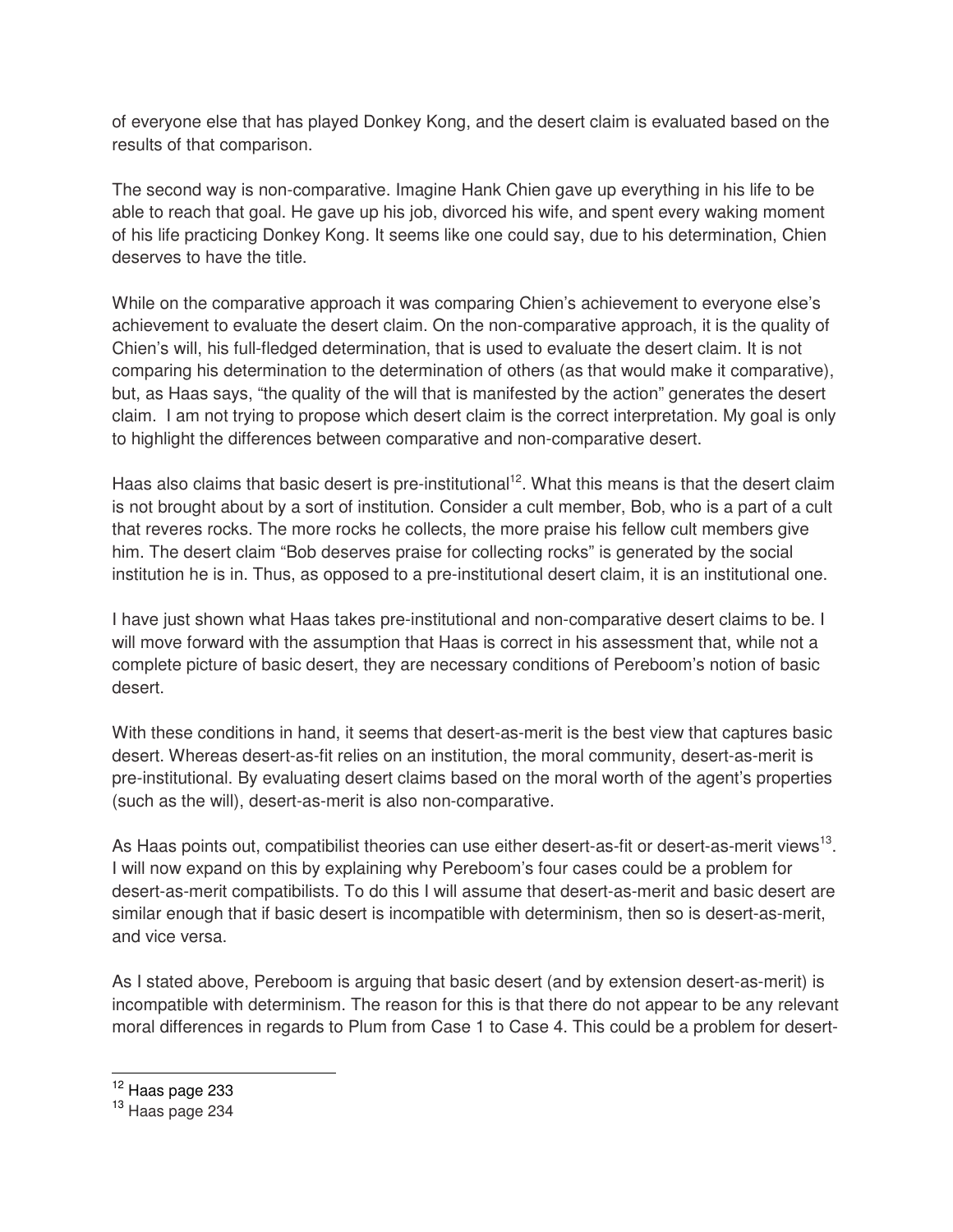as-merit compatibilists. If the desert claim "Plum deserves blame" is not warranted given the state of Plum's will in Case 1, then it is not warranted in Case 4.

Desert-as-merit compatibilists would have to bite a large bullet by affirming that Plum deserves blame in Case 1. One response, proposed by Fischer, is to draw a distinction between moral responsibility and blameworthiness<sup>14</sup>. On this view, Plum would be responsible in Case 1, but not blameworthy. This would conform with our intuition that Plum is not blameworthy while still allowing Fischer's semi-compatibilism to be plausible. Fischer's move is to divorce desert claims from moral responsibility. By doing so, it would not matter which desert claim compatibilists affirm because being morally responsible does not necessarily warrant a moral desert claim.

Since Plum's mechanism is moderately reasons-responsive, he is morally responsible; however, this does not necessarily entail that he is blameworthy. While Fischer does not give an account of the sufficient conditions needed to be blameworthy, he does provide a thought experiment where a woman murders her long-term abusive husband while knowing that doing so is wrong. The concluding intuition from the battered woman thought experiment is supposed to be that the woman is morally responsible but not blameworthy.

While McKenna concedes that this might be an example of moral responsibility without blameworthiness<sup>15</sup>, "there is no analogous strain on Plum as there is, for instance, in Fischer's case of the battered woman... Indeed, whatever compatibilist conditions for blameworthiness are required at a determined world, it is hard to understand why Pereboom could not craft a manipulation case that satisfied all of these, if… he is able to craft a manipulation case in which all of the required compatibilist conditions for moral responsibility are satisfied."

I am in agreement with McKenna. It does not seem like Fischer's moral responsibility and blameworthiness distinction applies to Pereboom's cases, and even if it did, it would be possible to change the manipulation to satisfy both moral responsibility and blameworthiness conditions.

I believe Pereboom shows that basic desert, understood as desert-as-merit, is incompatible with determinism. I will now examine compatibilist accounts that utilize the desert-as-fit view.

As Haas points out, there are compatibilist accounts that invoke desert-as-fit. An example of this could be McKenna's conversational account of moral responsibility<sup>16</sup>. In a nutshell, McKenna argues that morally responsible agents are part of a conversation, initiated by a moral agent's actions, within the moral community.

The blameworthiness/praiseworthiness of an agent is dependent on the response of the moral community to the "meaning communicated by the agent's action". If the moral community's response to the agent's action is appropriate (which Haas takes to mean sensible, meaningful,

 $\overline{a}$ <sup>14</sup> Fischer page 157

<sup>&</sup>lt;sup>15</sup> McKenna page 7

<sup>&</sup>lt;sup>16</sup> Haas page 234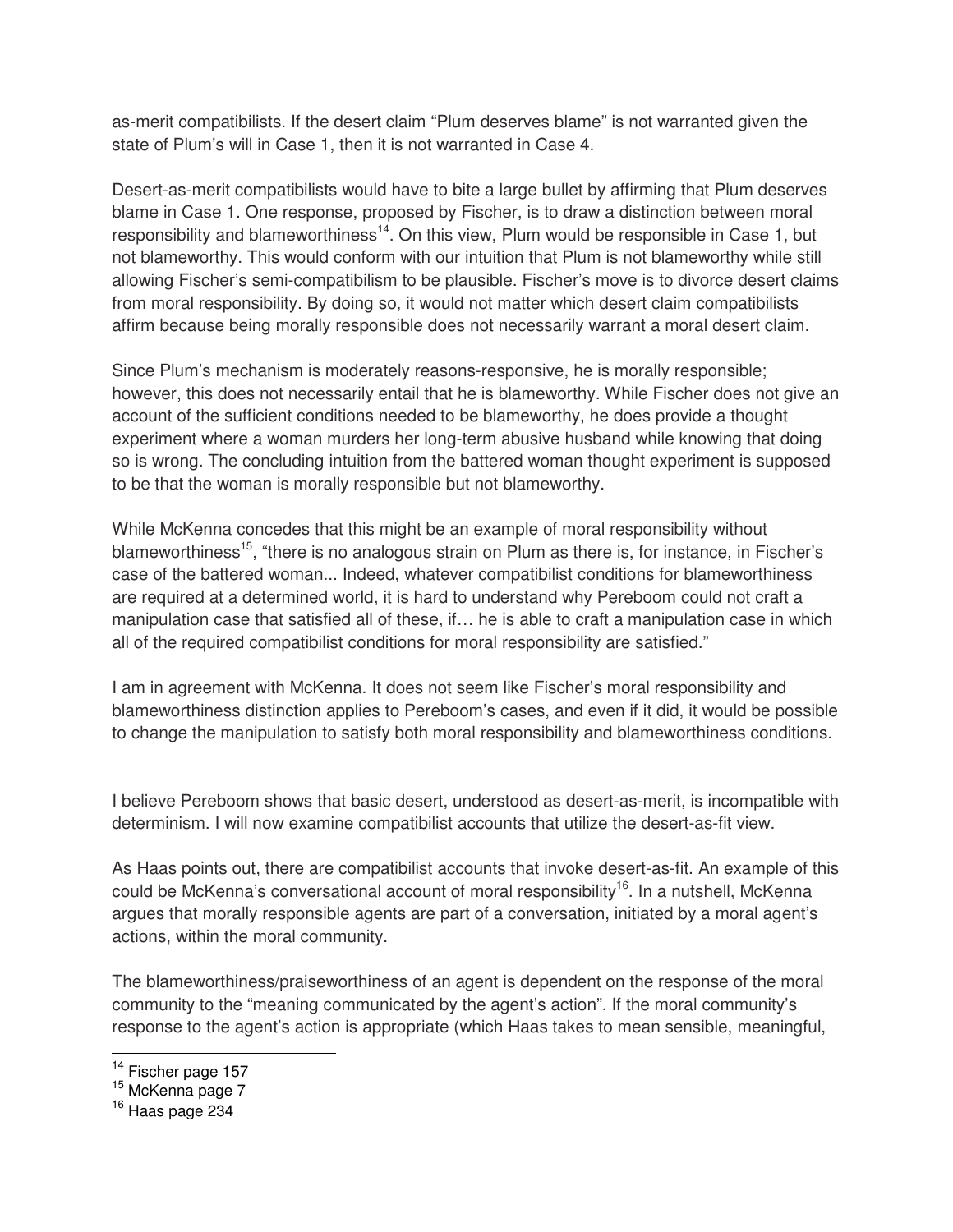or intelligible), then it is a fitting response. So if "A deserves to be blamed", then it is because it is appropriate for the moral community to respond to A's actions with blame. In this sense, McKenna's theory relies on a desert-as-fit view.

Haas concludes that Pereboom's cases are not a problem for desert-as-fit compatibilists. He writes<sup>17</sup>: "Many compatibilists are merely trying to show that it would be fitting to blame Plum, whereas Pereboom is proposing that Plum does not merit blame. These claims are not necessarily inconsistent. The desert base for a merit claim is different from the desert base for a fit claim."

In his concluding remarks, Haas says that there is now a new factor, moral desert, to consider in Pereboom's cases. While moral desert is still an ill-defined concept, if someone were able to show what the correct way to interpret moral desert is (if there is only one way), then there might be some progress made in resolving the stalemate brought about by Pereboom's cases<sup>18</sup>.

I will now discuss why desert-as-merit might be more plausible than desert-as-fit. To do this, I will backtrack to Haas's claim that the two views are "not necessarily inconsistent". I agree that there is no necessity to label desert-as-merit and desert-as-fit as inconsistent (although it does sound odd to say it is fitting to blame an agent that does not merit blame), but I will argue that this is due to a vagueness in the way desert-as-fit is defined. By highlighting this unclear understanding of appropriate, I will attempt to show that the desert-as-fit view is less plausible.

The desert-as-fit view relies on a sense of 'appropriate' that is not well described. What it means for a response (or reactive-attitude) to be appropriate (such that it is fitting) needs to be better defined. Consider the following three claims:

- 1. A deserves blame.
- 2. It is fitting to direct attitudes of blame at A.
- 3. It is appropriate to direct attitudes of blame at A.

Given Haas's definition of desert-as-fit, these claims seem logically equivalent. Changing what is appropriate to do will change both what is fitting to do and what A deserves. Similarly, changing what A deserves or is fitting to do will change the other two statements. The obvious task now is to find the source that confers fitness/appropriateness/deservedness. What conditions need to be met such that the above three claims are true?

Haas describes McKenna's view<sup>19</sup>: "The focus is on whether a given response, taken within the context of a conversation between the moral community and the agent, is a sensible, meaningful, or intelligible response to the agent's action/omission and the quality of will manifested by the agent."

 $\overline{a}$ 

 $18$  Haas page 236

 $17$  Haas page 235

 $19$  Haas page 234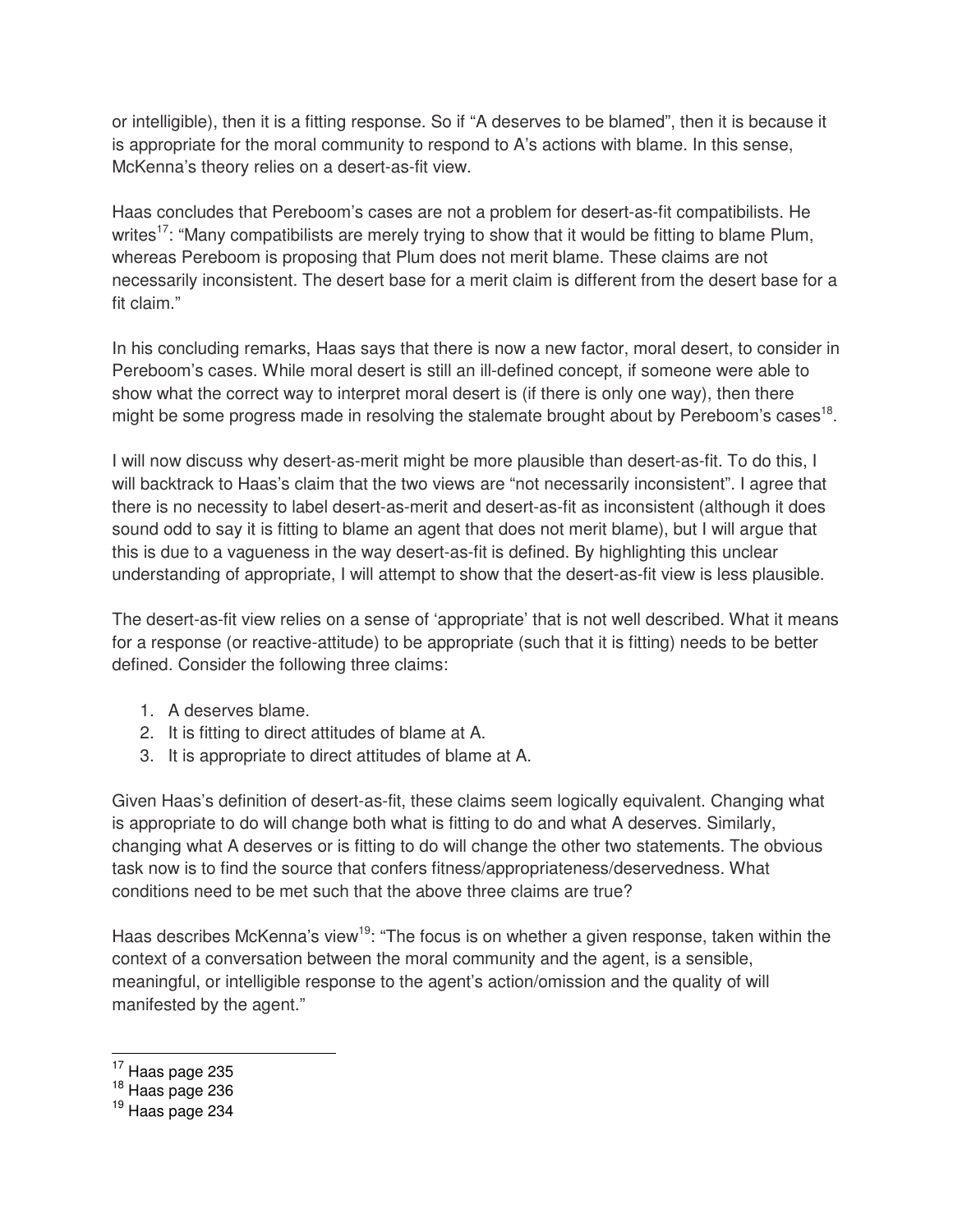The claim here appears to be that attitudes are fitting if they are sensible, meaningful, or intelligible. The problem with this account is that it raises the same concerns as describing fit as appropriate. What does it mean for an attitude to be meaningful or intelligible or sensible? For instance, it might be intelligible/sensible for a family to blame the police for taking their mother to jail for committing a crime, but the police don't deserve blame. To discern between the intelligible attitudes that do warrant blame and those that don't, the theory would have to appeal to something else. Having to appeal to another standard brings us back to asking the question of the source of deservance.

One possible, albeit unhelpful, answer bases fitting (appropriateness/deservance) on merit. Certain reactive attitudes are fitting to direct at an agent as a response to the moral worth of an agent's character or actions. Although an appealing approach, I say this is unhelpful because it poses a problem for the compatibilists. As I previously argued, desert-as-merit is incompatible with determinism. For the compatibilist to base his view on desert in terms of merit would not resolve the problems presented by Pereboom's cases.

Another possibility that King describes is fairness. What is fitting to do is similar to what is fair to do. He writes $^{20}$ :

"The blameworthy deserve blame (for  $x$ ) because they are accountable (for  $x$ ) such that it is fair to blame them (for x)... being accountable for x 'is a three-term relationship in which one individual or group is held by another to certain expectations or demands or requirements'''

As King points out, this view takes three factors into account: an agent, the group the agent is accountable to, and the expectations/demands that codify the rules by which the agent is accountable. If an agent fails to meet these rules, then he is blameworthy.

Desert-as-fairness is a potentially strong account because it removes some of the vagueness present in desert-as-fit. Instead of basing blame on vague ideas about what is appropriate, the deservance of blame is based on whether an agent met certain expectations. While the question of what those expectations are is a separate (although important) issue, desert-asfairness has strong prima facie appeal.

Before I discuss a potential setback for desert-as-fairness, I am going to compare it with desertas-fit. I hope to show that desert-as-fairness and desert-as-fit are similar enough to conflate. Haas notes that "many philosophers treat the terms 'fitness', 'fairness' and 'appropriate' as synonymous", but that "there are philosophers who draw a distinction between 'fairness' and 'fit' and it is useful to keep fairness separate from fitness."<sup>21</sup>

<sup>&</sup>lt;sup>20</sup> King page 416

 $21$  Haas page 231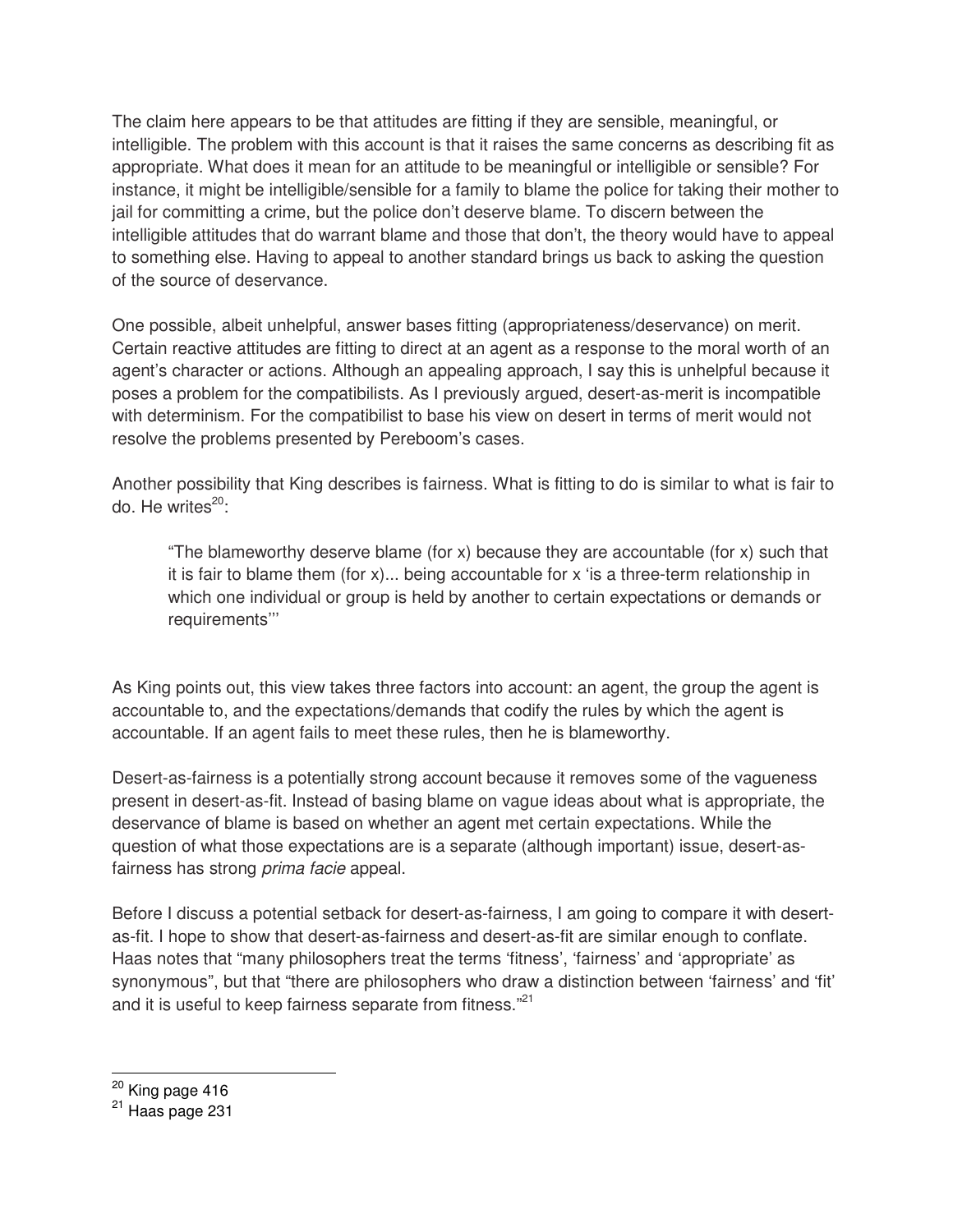Haas believes that fitness and fairness are two distinct concepts. He gives a few examples to show this distinction. He says it would be fair to split a cake in half to give to two children, but it would not be fitting to do so if you knew one of the children has a small appetite and would not be able to finish his half. Similarly, it would be fair for an officer to ticket a speeding car, but not fitting to do so if the driver's passenger needed urgent medical care.<sup>22</sup>

As previously stated, Haas takes fitness to involve an appropriate connection between the agent's action or character and reactive attitudes. It is not fitting to ticket the driver because it is not appropriate to blame him for committing a minor traffic crime in order to save someone's life. By fairness, I take Haas to mean what is most equal. Most drivers who get pulled over for speeding receive a ticket. If this driver doesn't, then there is a sense of inequality.

I believe that Haas's interpretation of fairness and fitness are distinct. But if we are to take King's definition of fairness as accountability, then it is possible to conflate the two concepts.

Barring other possible definitions for moral desert, it seems like there are two options available to the compatibilists. Either they can keep desert-as-fairness and desert-as-fit distinct, in which case it would make sense for them to affirm the less vague desert-as-fairness view, or they could conflate the two in a manner similar to King's description.

I will argue that there is a similar problem for either option. King remarks on desert claims should not only focus on blameworthiness, but also take praiseworthiness into account. By expanding on this, King argues that desert-as-fairness has a difficulty that desert-as-merit does not. Because of this, King says, desert-as-merit might be more plausible.

I agree with King. If desert-as-fairness has difficulties in explaining praiseworthiness that desertas-merit does not, then desert-as-merit seems more plausible<sup>23</sup>. If desert-as-merit is more plausible, then compatibilism seems less plausible in light of Pereboom's cases.

I will now explain why desert-as-fairness, as laid out by King, faces problems in explaining praise desert claims. As I stated above, desert-as-fairness depends on obligations between moral agents. It is easy to see how an agent can be blamed for failing to meet those obligations. What is not so clear is how to account for praiseworthy actions that have nothing to do with obligations<sup>24</sup>.

Agents that meet these obligations could deserve praise, but this does not account for all instances of praiseworthiness. Contrary to blameworthiness, it would appear that the lack of obligations can lead to deserved praise. The lack of obligation to donate one's time to charity does not mean that one does not deserve praise if he does so. This is not the case with blame. If there is a lack of obligation, then there is no basis for blame.

<sup>&</sup>lt;sup>22</sup> Haas page 231

<sup>&</sup>lt;sup>23</sup> King page 419

 $24$  King page 419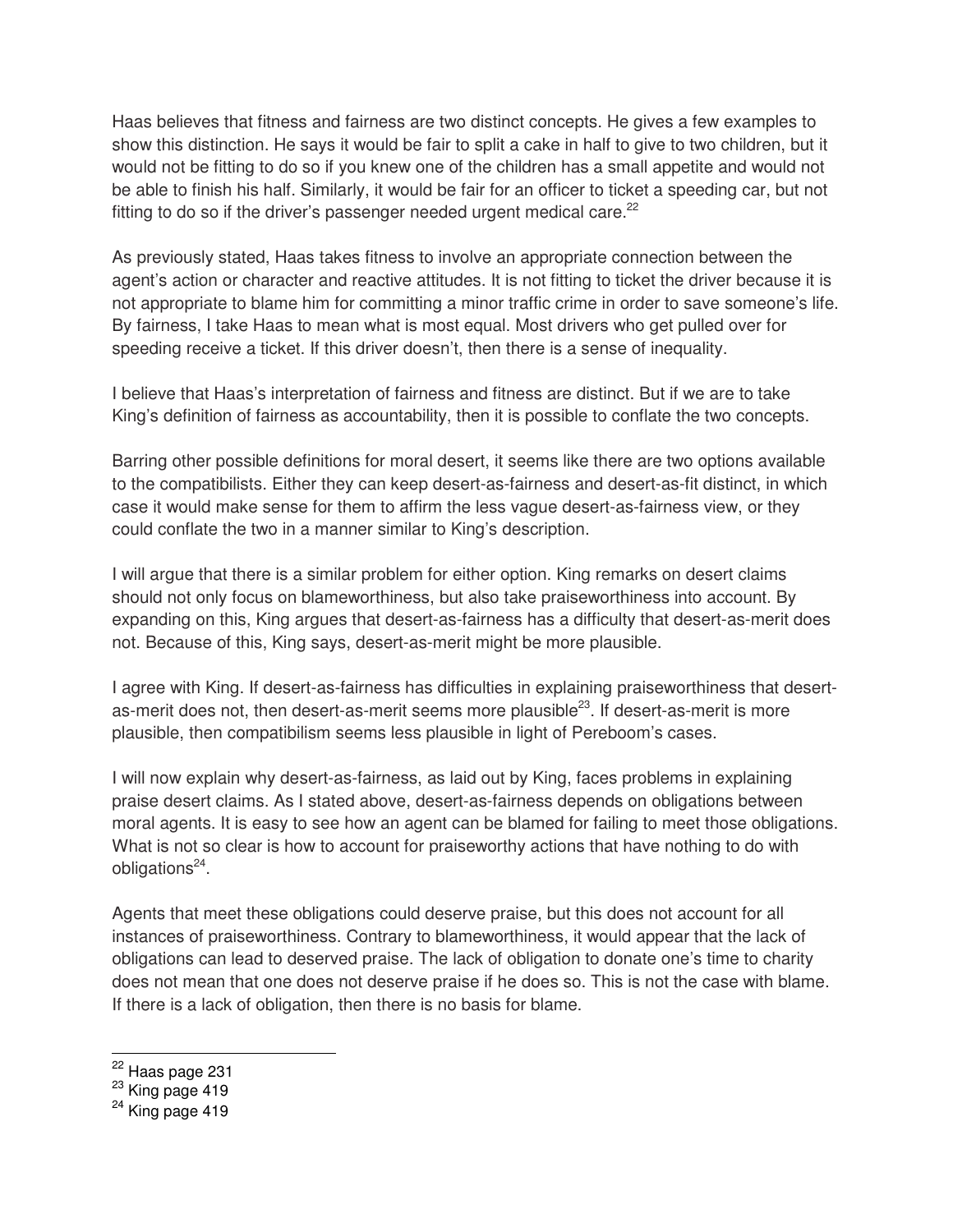Notice that this is not a problem for desert-as-merit<sup>25</sup>. On the merit view, whether an agent deserves blame or praise depends on the moral value of the agent's character or action. If the character or action has negative moral value, then the agent is blameworthy. If the character or action has positive moral value, then the agent is praiseworthy.

The asymmetry in the desert-as-fairness view does not inherently invalidate the view; however, it does add an unnecessary level of complication that the desert-as-merit view does not have. It is for this reason that desert-as-merit could be considered more plausible than desert-asfairness or desert-as-fit.

## **IV Conclusion**

The goal of this paper was to explore the role of moral desert with regard to the Pereboom cases in order to show a possible problem for compatibilists. I did this by first discussing Pereboom's four cases and the basic sense of desert he claimed compatibilists affirmed.

I showed Pereboom's cases raised a problem for compatibilists who relied on a desert-as-merit view. I do not believe Fischer's attempt at creating a distinction between responsibility and blameworthiness removes the question of moral desert from the picture. This left the compatibilist with the options of either desert-as-fit or desert-as-fairness.

I argued that both options are a problem for compatibilists. The sense of what made a response appropriate was too vague for desert-as-fit theories, and the problem with desert-as-fairness was the asymmetry between explaining claims of blame and praise.

Though difficult, I believe compatibilists might be able to push back by amending the vagueness in desert-as-fit, fixing the asymmetry in desert-as-fairness, or coming with an entirely different view of desert.

## **Bibliography**

- 1. Fischer, John Martin. "Responsibility and manipulation." The Journal of Ethics 8.2 (2004): 145-177.
- 2. Haas, Daniel. "Merit, fit, and basic desert." Philosophical Explorations 16.2 (2013): 226- 239.
- 3. McKenna, Michael. "Compatibilism & desert: Critical comments on four views on free will." Philosophical Studies 144.1 (2009): 3-13.

 $\overline{a}$ <sup>25</sup> King page 420